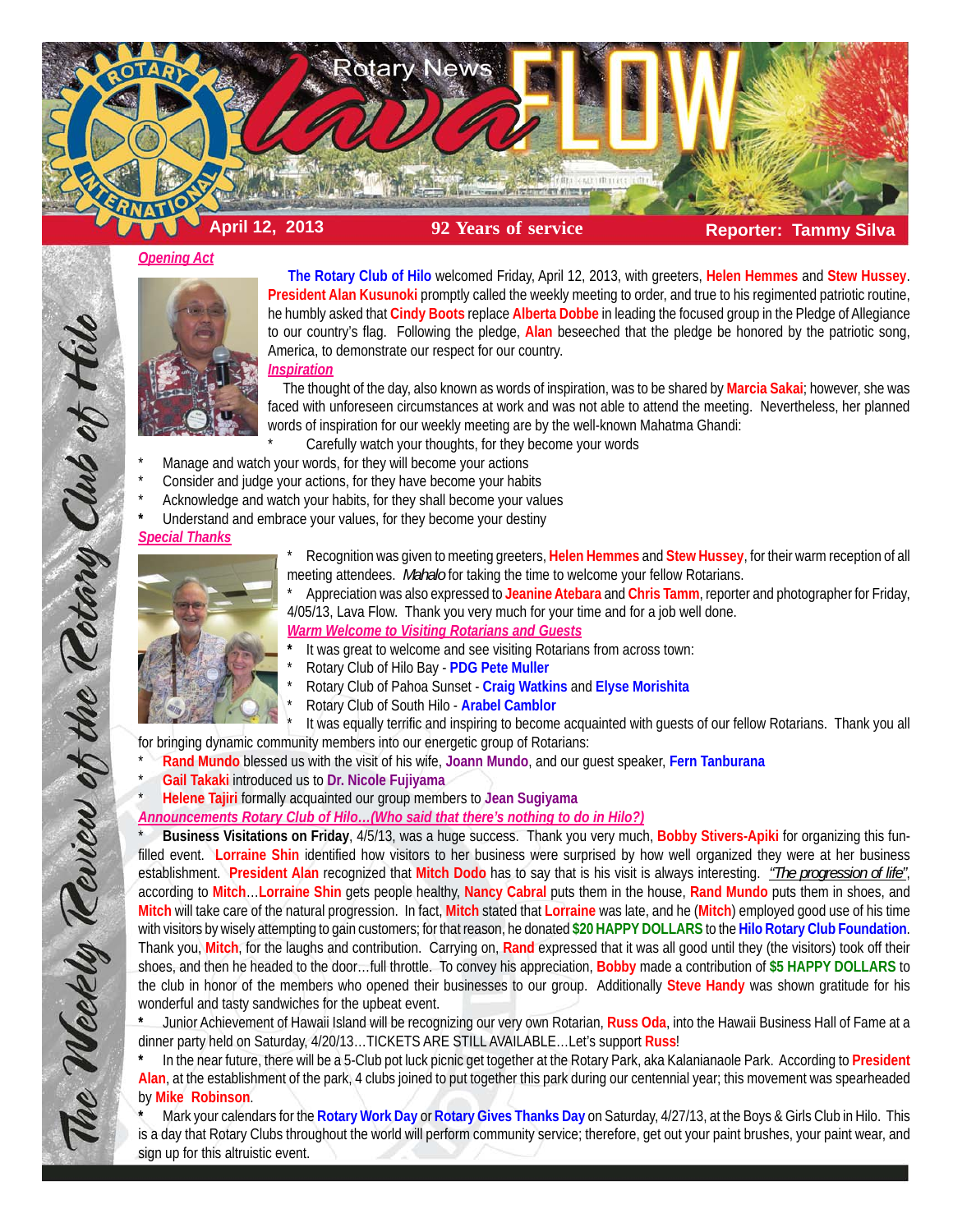### *Birthdays:*

**Alan Kusunoki** April 7 **Toshi Aoki** April 8 **Tom Brown** April 10 **Wally Wong** April 11 **Sally O'Brien** April 14 **Jenny Johnson** April 15 **Tom Olcott** April 16 **Bob Hanley** April 16 **Joe Hanley Jr.** April 26 **Ted Dixon** April 28 **Alberta Dobbe** April 29 **Steve Yoshida** April 29

# *Club Anniversary:*

**Jeanine Atebara** April 1 **Vivian Birchall** April 1 **Sam Wallis Jr.** April 2 **Craig Shikuma** April 3 **Gay Porter** April 12 **Gerard Carter** April 16 **John McElvaney** April 20

## *Announcements:*

**Fri. April 19 Club Assembly**

**Fri. April 26 Wada Foundation Student visit to Hiroshima: Hajime Hayano & Alexis Alapai**

**Fri. May 3 Club Assembly**

**Thurs. May 9 Hekka Social**

| Vice President  Alberta Dobbe                 |  |
|-----------------------------------------------|--|
| Immediate Past President  Joe Hanley          |  |
|                                               |  |
|                                               |  |
|                                               |  |
|                                               |  |
| Club Administration  Tom Brown                |  |
| Service Projects  Mitchell Dodo               |  |
| Rotary Foundations  Susan Munro               |  |
| Membership  Nancy Cabral                      |  |
| Public Relations  Robert Hanley               |  |
| International Service  Steve Yoshida          |  |
| Community Service  Wallace Wong               |  |
| Vocational Service  Bobby Stivers-Apiki       |  |
| New Generations  Gail Takaki                  |  |
|                                               |  |
| The Rotary Foundation  Susan Munro            |  |
| Hawaii Rotary Youth Foundation  Mitchell Dodo |  |
| Hilo Rotary Club Foundation  John McVickar    |  |
|                                               |  |

**\* Group Study Exchange** (GSE), 4/28/13 – 4/30/13.

**\* Chicken Hekka Social** at Wailoa State Park has been changed from its original date to Thursday, 5/9/13. See you there!

**\* District Conference** to be held at Turtle Bay on 5/17/13 – 5/19/13 (Friday, Saturday, and Sunday). There is a \$40 registration fee. Nevertheless, please bring forward any silent auction ideas you may have.

**\*** Lastly, but not least, the **Hilo Brew Fest** is a definite go!!! There will be 12 kinds of specially crafted beers. However, with some deliberation, members of the board decided that our group will not be hosting the Embalmer's Ball (EB) this year. All efforts will go towards the Hilo Brew Fest; therefore, we humbly ask that those members who were active in the EB planning please assist in making the Hilo Brew Fest a Hilo Town sensation.

*Announcements Other Clubs*

Rotary Club of South Hilo will be hosting Rotary Hump Day on Wednesday, 4/17/13, 5:30 p.m. at The Palms.

**Rotary Club of South Hilo also presents the Hilo Huli on Sunday, 5/5/13, at Coconut Island for a** fee of \$45. Join in on the fun!

#### *Club Birthday Celebrations and Anniversaries*

- **\* Helene Tajiri** celebrated her birthday on 3/25, and a wedding anniversary on 3/23.
- **President Alan Kusunoki** celebrated his birthday on 4/7.
- **\* Toshi Aoki** celebrated a birthday on 4/8.
- **Wally Wong** celebrated his birthday on 4/11.
- **Tom Brown** celebrated his birthday on 4/12.
- **\* Akira** and **Emiko Watanabe** celebrated their anniversary on 3/25.

**\* Tammy H. Silva** celebrated her 1 year Rotary Club anniversary on 3/23. Thank you **Helene Tajiri** for sponsoring **Tammy**.

**\* Chris Tamm** celebrated his Rotary Club anniversary on 3/24/13. Thank you, **Chris**, for 18 years of service, and much appreciation goes out to **Ed Hara** for introducing **Chris** to our esteemed group.

**\*** Trailing 1 year ahead of **Chris** is **Helene Tajiri** who celebrated her 19th year Rotary Club celebration on March 25. Thank you, **Helene**, for being a valued member, and fantastic recruiter.

**\*** March 28 marked **Gail Takaki's** 5th year Rotary Club anniversary. Thank you, **Gail**, for being a treasured group member. **Gail** identified that she had a total of 2 sponsors, **Helene Tajiri** and **Eliot Merk** (if she counts the 2 times that she has been a member of our club). Good job, **Helene** and **Eliot**, for corralling **Gail**.

**\* Jim Cheney** is to be commended for securing **Doug Arnott** as an active member of our Rotary Club. **Doug** celebrated 6 wonderful years of *service before self* on March 30.

**\* Jeanine Atebara**, who was enlisted by **Cindy Boots** and **Alberta Dobbe**, and **Vivian Birchall**, conscripted by **Saeko Hayashi**, both celebrated their 2nd Rotary Club anniversary on April 1. Thank you, team, for bringing wonderful individuals into our lives.

**\*** Honorary member, **Gerard Carter**, is recognized for his 20 years of service on April 1. **Gerard**, thank you very much for your time, dedication, and especially for your shared talents of those carefully crafted koa pens that is greatly appreciated by all who are blessed with it.

**\* Sam Wallis Jr.** celebrated his anniversary on April 2; thank you **Charlie Wallis** for introducing **Sam** to the Rotary Club of Hilo.

**\*** On April 3, **Dr. Craig Shikuma**, recruited by **Ed Hara**, celebrated his club anniversary. Thank you **Dr. Shikuma** for taking care of your patients and giving back to our community.

**\* Gay Porter** celebrated her anniversary on this date, April 12. Thank you, **Gail**, for your ongoing contribution to the Rotary Club of Hilo, our fellow associates, and to members of our local community. **Happy Dollars**

\* **Gerard** came to visit us just for his anniversary. This was a very jovial event for **Tom Brown** since our lively group wished **Tom** a very *Happy Birthday* by singing to him. When pressed by **President Alan** to express his happiness, **Tom** claimed to be 67 years young and never thought he'd live that long; as a result, he donated **\$5 Happy Dollars** to our terrific cause.

\* Gratitude goes out to **John McVickar** for assembling and keeping track of **HAPPY DOLLARS** and pecuniary contributions shared by jovial members at this week's meeting.

\* **Helene Tajiri** commemorated her birthday, wedding, and club anniversaries with **2 \$50** checks. You have a big heart, **Helene**.

\* To add to everyone's cheerfulness, **President Alan** donated **\$65** to our Rotary Club.

\* **Gail Takaki** showed her appreciation by donating **\$5** for her anniversary and **\$15** for the kind group of friends who entertained and showed her guest, **Dr. Nicole Fujiyama**, hospitality.

Nancy Cabral identified that she had lots of HAPPY DOLLARS, a whopping \$122, since there were no club meetings, and she celebrated the recent sale of **Gay** and **Chuck's** home. She was also